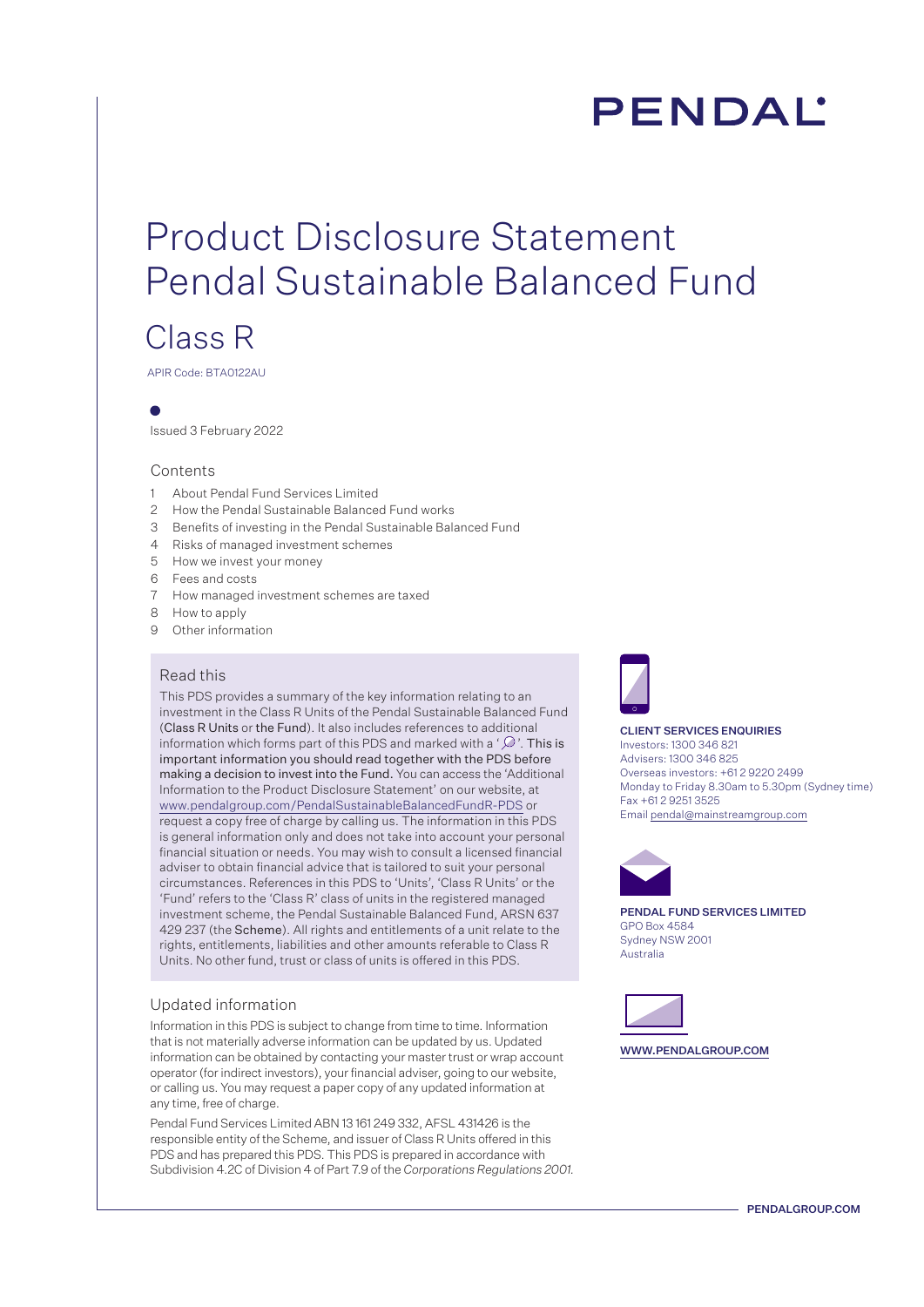## 1. About Pendal Fund Services Limited

## **PENDAL**

## The future is worth investing in

Pendal Fund Services Limited is the responsible entity for the Pendal Sustainable Balanced Fund (Scheme). As responsible entity, it is responsible for overseeing the operations of the Scheme.

Pendal Institutional Limited is the investment manager of the Scheme. As the investment manager, it selects and manages the assets of the Scheme and may appoint other managers to manage some or all of the Scheme's assets.

Pendal Institutional Limited has appointed AQR Capital Management, LLC (AQR) to manage a portion of the international shares for the Fund with the remainder managed by Pendal Institutional Limited. AEW Capital Management, L.P. (AEW) has been appointed to manage the international listed property securities for the Fund. The selected investment managers are reviewed from time to time and we may remove or add an investment manager. We may do this at any time and in some cases without notice.

Pendal Fund Services Limited and Pendal Institutional Limited are wholly owned subsidiaries of Pendal Group Limited.

Pendal Group Limited is an independent, global investment management firm focused on delivering superior investment returns for its clients through active management.

Pendal offers investors a range of Australian and international investment choices including shares, property securities, fixed income and cash strategies, as well as multi-asset and responsible investments. To complement its in-house expertise, Pendal also partners with leading global investment managers.

### 2. How the Pendal Sustainable Balanced Fund works

### How the Fund operates

When you invest your money in the Pendal Sustainable Balanced Fund, your money is pooled together with other investors' money. We use this pool to buy investments and manage them on behalf of all investors in the Scheme. This means that by investing in the Fund you have access to certain investments that you may not otherwise be able to access on your own as well as the knowledge of our skilled investment managers. However, Pendal has day-to-day control over the operation of the Scheme.

The Scheme offers multiple classes of units to investors. From time to time, Pendal may issue additional classes of units in the Scheme, each with different rights and entitlements. Investments made under this PDS are for units in Class R of the Scheme, and the rights and entitlements disclosed in this PDS are specific to the Class R Units. The total value of the assets in the Scheme are divided into units based on the classes in the Scheme. A reference to a 'unit' in this PDS, is a reference to the Class R units of the Scheme. A 'unit price' for Class R is generally calculated for each Business Day based on Class R Unit's share of the Scheme's net asset value. The unit price will generally change daily as the market value of assets in the Scheme rises or falls.

When you make an investment in the Fund, we will allocate units to you based on the entry price for the Business Day on which we accept your application and we will keep a record of the number of units you have bought. When you withdraw, we will redeem your units based on the exit price for the Business Day on which we receive your withdrawal request.

Entry prices are usually higher than exit prices due to the 'buy-sell spread'. The buy-sell spread is built into the unit price and represents your contribution to the costs of buying and selling the underlying assets in the Fund.

Entry and exit prices for each Business Day will be available at www.pendalgroup.com by clicking on 'Products' and selecting the Scheme and clicking on Class R. Prices will usually be posted by the end of the next Business Day.

We have also adopted a unit pricing discretion policy setting out the principles that apply when we exercise discretions under the Scheme's constitution. You can request a copy of the policy free of charge by calling us or by downloading a copy at www.pendalgroup.com/UnitPriceDiscretionPolicy.

### Minimum initial investment

The minimum initial investment is \$25,000. In certain circumstances, we may reject an application or accept only part of an application. Refer to Section 8 on how to apply.

#### Additional investments

You can add to your investment by completing the additional investment form and sending this form to us via mail, email or fax. You can find this form at www.pendalgroup.com/forms.

Investors also have the ability to make additional investments using BPAY®. For more information on BPAY® please refer to the BPAY® user guide at www.pendalgroup.com/forms.

For more information about how to transact online, please refer to the 'Online Transaction Guide' at www.pendalgroup.com/forms.

®Registered to BPAY Pty Ltd ABN 69 079 137 518.

#### How to withdraw

You can withdraw some or all of your investment by completing the withdrawal form and sending this form to us via mail, email or fax. You can find this form at www.pendalgroup.com/forms.

For more information about how to transact online, please refer to the 'Online Transaction Guide' at www.pendalgroup.com/forms.

Withdrawals will generally be paid to your nominated Bank Account within 5 Business Days.

#### Restrictions on withdrawals

There may be circumstances where your ability to withdraw from the Fund is restricted and you may have to wait a period of time before you can redeem your investment.

We may delay or suspend a withdrawal request where we are unable to realise sufficient assets due to circumstances outside our control (such as restricted or suspended trading in the market for an asset) or where the Scheme becomes illiquid.

If the Scheme is illiquid (as defined in the Corporations Act) withdrawals from the Fund will only be possible if we make a withdrawal offer in accordance with the Corporations Act. Under the Corporations Act, a scheme is illiquid if it has less than 80% liquid assets (generally cash and marketable securities).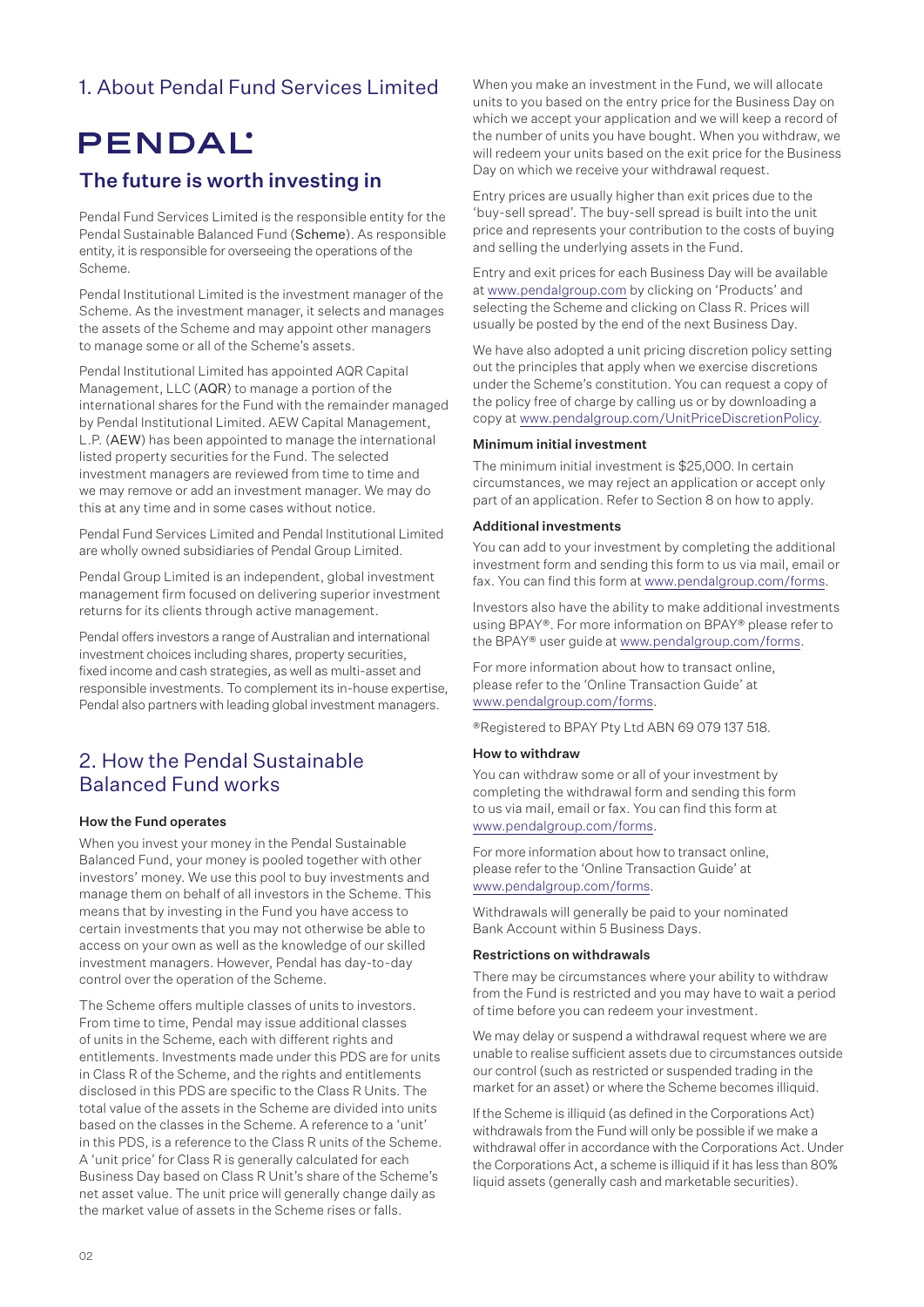You should read the important information about 'Restrictions on withdrawals' before making a decision. Go to section 1 of the 'Additional Information to the Product Disclosure Statement' at [www.pendalgroup.com/](www.pendalgroup.com/PendalSustainableBalancedFundR-PDS) [PendalSustainableBalancedFundR-PDS](www.pendalgroup.com/PendalSustainableBalancedFundR-PDS).

### Processing

If we receive an application or withdrawal request by 1.00pm (Sydney time) on a Business Day, we will process the transaction using that day's Class R unit price. Requests received on or after the cut-off time of 1.00pm (Sydney time) on a Business Day, or on a non Business Day, will generally be treated as having been received before the cut-off time on the next Business Day.

If we receive an invalid or incomplete application or withdrawal request, the transaction request will be processed using the Class R unit price applying on the day that we receive the correct documentation. The above rules about cut-off times apply.

### Distributions

The Fund generally distributes on a quarterly basis and pays a final distribution each year for the period ending 30 June. In some circumstances, we may also pay distributions at other times where we consider it appropriate.

Distributions you receive are generally assessable income and can be made up of both income and net realised capital gains. Distributions are generally calculated based on the Scheme's net income at the end of the distribution period referable to the Class R Units divided by the number of Class R Units on issue. In certain circumstances, some income and/ or net realised capital gains may be held back until the final distribution at the end of June to allow for market volatility.

You can choose to have your distributions automatically reinvested into additional Class R Units in the Scheme or paid directly into your nominated Bank Account. There is no buysell spread on distributions that are reinvested. Reinvestment of distributions will normally be effective the first day following the end of the distribution period. Distribution payments to your nominated Bank Account are generally made within 12 Business Days after the end of the distribution period.

### Indirect investors

We authorise the use of this PDS as disclosure to persons who wish to access the Fund indirectly through an Investor Directed Portfolio Service (IDPS), IDPS-like scheme or a nominee or custody service (collectively referred to as master trusts or wrap accounts).

Persons who invest in the Fund through a master trust or wrap account may be subject to different conditions from those referred to in this PDS particularly with regard to cut-off times for transacting, timing of distributions, processing and withdrawals as well as Fund reporting and investor notices.



You should read the important information about 'Indirect investors' before making a decision. Go to section 2 of the 'Additional Information to the Product Disclosure Statement' at [www.pendalgroup.com/](www.pendalgroup.com/PendalSustainableBalancedFundR-PDS) [PendalSustainableBalancedFundR-PDS](www.pendalgroup.com/PendalSustainableBalancedFundR-PDS).

### 3. Benefits of investing in the Pendal Sustainable Balanced Fund

### Significant features

The Pendal Sustainable Balanced Fund is an actively-managed diversified portfolio that invests in Australian and international shares, Australian and international property securities, Australian and international fixed interest, cash and alternative investments. Sustainable and ethical investment practices are incorporated into the Australian and international shares, Australian and international fixed interest and part of the Alternative investments components of the Fund. All other investments by the Fund are not assessed for sustainable and ethical investment practices. The Fund has a higher weighting towards growth assets than defensive assets.

### Significant benefits

Investing in the Fund offers investors a range of benefits:

- access to a professionally managed diversified portfolio with the potential for long-term capital growth and income;
- exposure to companies and issuers that demonstrate leading environmental, social and corporate governance (ESG) and ethical practices while avoiding exposure to companies and issuers with activities that we consider to negatively impact the environment or society; and
- access to the investment expertise of Pendal and other leading global investment managers.

### 4. Risks of managed investment schemes

All investments carry risk. The likely investment return and the risk of losing money is different for each managed investment scheme as different strategies carry different levels of risk depending on the underlying mix of assets that make up each fund. Those assets with potentially the highest long term return (such as shares) may also have the highest risk of losing money in the shorter term.

The significant risks for the Fund are:

- Market risk: The risk that the market price of an asset will fluctuate as a result of factors such as economic conditions, government regulations, market sentiment, local and international political events and environmental and technological issues. Market risk may have different impacts on each type of asset, investment style and investor.
- Interest rate risk: The risk that the investment value or future returns of an asset may be adversely impacted by changes in interest rates. Interest rates may directly or indirectly affect a company's cost of borrowings as well as the value of fixed interest securities.
- International investments risk: International investments may be affected by movements in foreign currency exchange rates, interest rates, political and economic uncertainties, lower regulatory supervision and more volatile, less liquid markets compared with Australian investments.
- Currency risk: The Fund has assets that are denominated in foreign currencies. For unhedged investments in international assets, a rise in the Australian dollar relative to other currencies will negatively impact investment values and returns. Currency markets can be extremely volatile and are subject to a range of unpredictable forces. Where this risk is hedged, the hedge may not provide complete protection from adverse currency movements.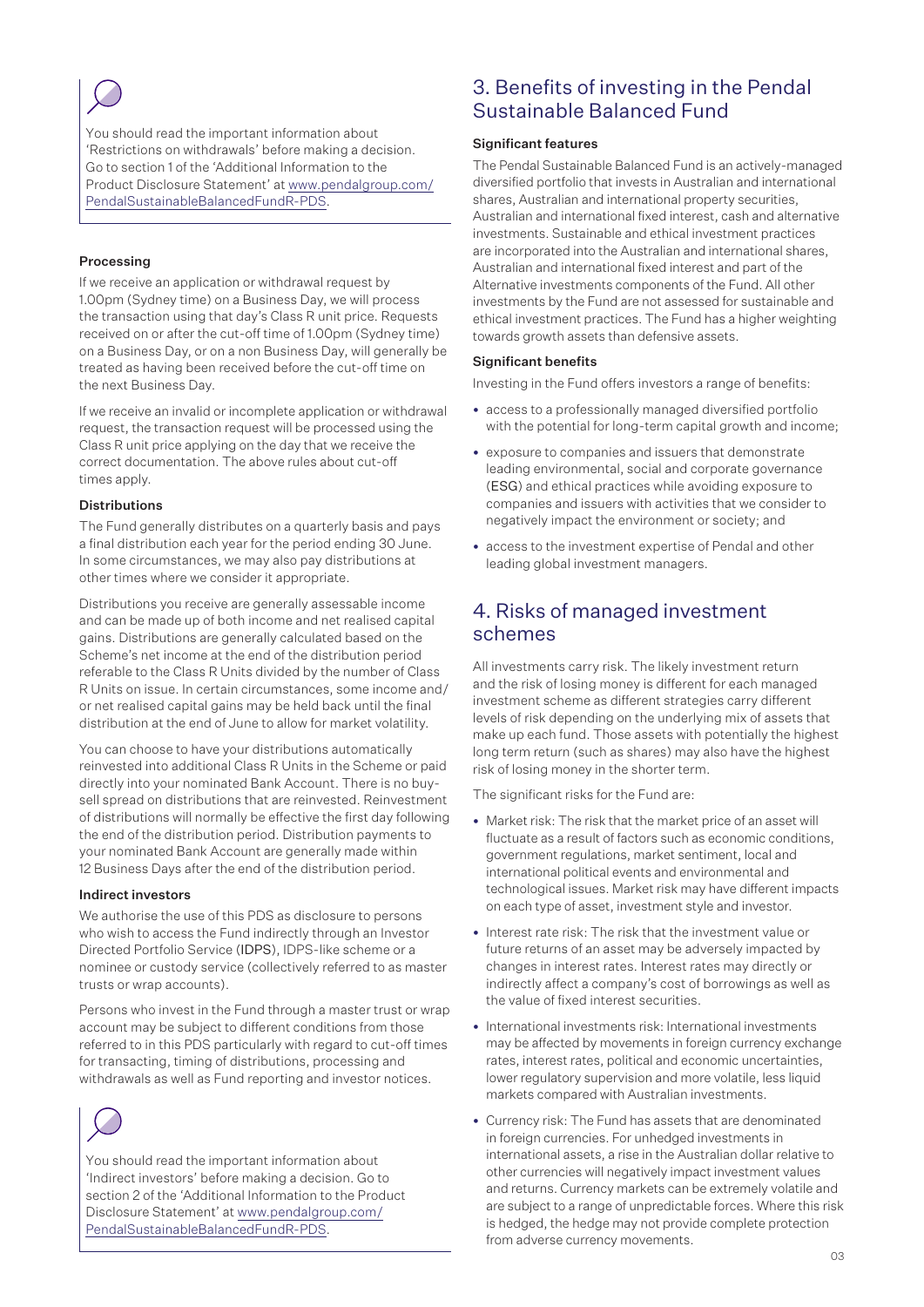- Credit risk: The risk of an issuing entity defaulting on its obligation to pay interest and principal when due. It arises primarily from investments in fixed interest securities and from certain derivatives.
- Liquidity risk: The risk that an investment may not be easily converted into cash with little or no loss of capital and minimum delay. Fixed interest securities may have limited or no liquidity where there has been a default by the issuer, or deterioration in the creditworthiness or credit rating of a particular issuer or market. Liquidity risk may also extend to swap transactions, structured securities or derivative contracts which provide exposure to some types of assets or markets. This means that it may not be possible to sell these investments or to do so in sufficient time to pay withdrawals. If this occurs, withdrawals may be suspended for the protection of all investors even if other assets can be readily sold.
- Class risk: The Fund has been established as a separate class of units in the Scheme. As the assets are held on trust for all investors, there is a risk that investors of one class, may be exposed to liabilities of another class of units and they could lose some or all of their investment in the Fund. There is also a risk that in the event of an insolvency, the assets of the Fund could be made available to creditors of another class of units of the Scheme.

• Counterparty risk: The risk of loss arising from the failure of another party to a contract (the counterparty) to meet its obligations. Counterparty risk arises primarily from investments in derivatives and currency transactions. Substantial losses can be incurred if a counterparty fails to deliver on its contractual obligations.

Risk can be managed but it cannot be completely eliminated. It is important to understand that:

- the value of your investment will go up and down;
- investment returns will vary and future returns may be different from past returns;
- returns are not guaranteed and there is always the chance that you may lose money on any investment you make; and
- laws affecting your investment in a managed investment scheme may change over time.

The appropriate level of risk for you will depend on your age, investment time frame, where other parts of your wealth are invested and how comfortable you are with the possibility of losing some of your money in some years.

### 5. How we invest your money

| <b>Pendal Sustainable Balanced Fund</b>                                         |                                                                                                                                                                                                                                                                                                                                                                                                                                                                                                                                                                                                                                                                                                 |                                                                                                                                                                                                                                                                                                                 |  |
|---------------------------------------------------------------------------------|-------------------------------------------------------------------------------------------------------------------------------------------------------------------------------------------------------------------------------------------------------------------------------------------------------------------------------------------------------------------------------------------------------------------------------------------------------------------------------------------------------------------------------------------------------------------------------------------------------------------------------------------------------------------------------------------------|-----------------------------------------------------------------------------------------------------------------------------------------------------------------------------------------------------------------------------------------------------------------------------------------------------------------|--|
| <b>Investment Return</b><br>Objective                                           | The Fund aims to provide a return (before fees, and expenses) that exceeds the Fund's benchmark<br>over the medium to long term.                                                                                                                                                                                                                                                                                                                                                                                                                                                                                                                                                                |                                                                                                                                                                                                                                                                                                                 |  |
| Minimum Suggested<br>Time Frame for Holding<br>Investment                       | 5 years                                                                                                                                                                                                                                                                                                                                                                                                                                                                                                                                                                                                                                                                                         |                                                                                                                                                                                                                                                                                                                 |  |
| Asset Classes, Asset<br>Allocation Ranges and<br>Neutral Positions <sup>1</sup> | • Australian shares<br>• International shares<br>• Australian property securities<br>• International property securities<br>• Australian fixed interest<br>• International fixed interest<br>$\cdot$ Cash<br>• Alternative investments<br>PendalSustainableBalancedFund.                                                                                                                                                                                                                                                                                                                                                                                                                        | $20 - 40\%$<br>$20 - 40%$<br>$0 - 10\%$<br>$0 - 10\%$<br>$0 - 25%$<br>$0 - 25%$<br>$-20%$<br>0<br>$0 - 20%$<br>Details of the Fund's asset allocation neutral positions can be found at www.pendalgroup.com/                                                                                                    |  |
| <b>Benchmark</b>                                                                | The benchmark for the Fund is created from a range of published indices. The benchmark is based<br>on the asset allocation, neutral position and the index returns for each asset class. Details of the<br>particular market indices used for the Fund's benchmark can be found at www.pendalgroup.com/<br>PendalSustainableBalancedFund.                                                                                                                                                                                                                                                                                                                                                       |                                                                                                                                                                                                                                                                                                                 |  |
| Description of the Fund                                                         | This Fund is designed for investors who want the potential for long term capital growth and income,<br>diversification across a broad range of asset classes and exposure to companies and issuers (within<br>the Australian and international shares, Australian and international fixed interest and part of the<br>Alternative investments components of the Fund) that demonstrate leading environmental, social and<br>corporate governance (ESG) and ethical practices while avoiding exposure to companies and issuers<br>with material involvement in activities we consider to negatively impact the environment or society and<br>are prepared to accept some variability of returns. |                                                                                                                                                                                                                                                                                                                 |  |
|                                                                                 |                                                                                                                                                                                                                                                                                                                                                                                                                                                                                                                                                                                                                                                                                                 | The Fund invests in Australian and international shares, Australian and international property<br>securities, Australian and international fixed interest, cash and alternative investments. The Fund may<br>also use derivatives. The Fund has a higher weighting towards growth assets than defensive assets. |  |
|                                                                                 |                                                                                                                                                                                                                                                                                                                                                                                                                                                                                                                                                                                                                                                                                                 | The reference to the Eund investiga in an accet class includes all convertion of investment which would ordinarily be understood in                                                                                                                                                                             |  |

You should consider the likely investment return, risk and your investment time frame when choosing to invest into the Fund.

1 The reference to the Fund investing in an asset class includes all types of investments which give exposure to that asset, directly or indirectly, including through derivatives and investment in other funds which invest primarily in that asset class. This includes

any type of investment which would ordinarily be understood in financial markets to be included in that asset class and does not preclude investment in other types of assets where we consider it appropriate to do so in the interests of investors.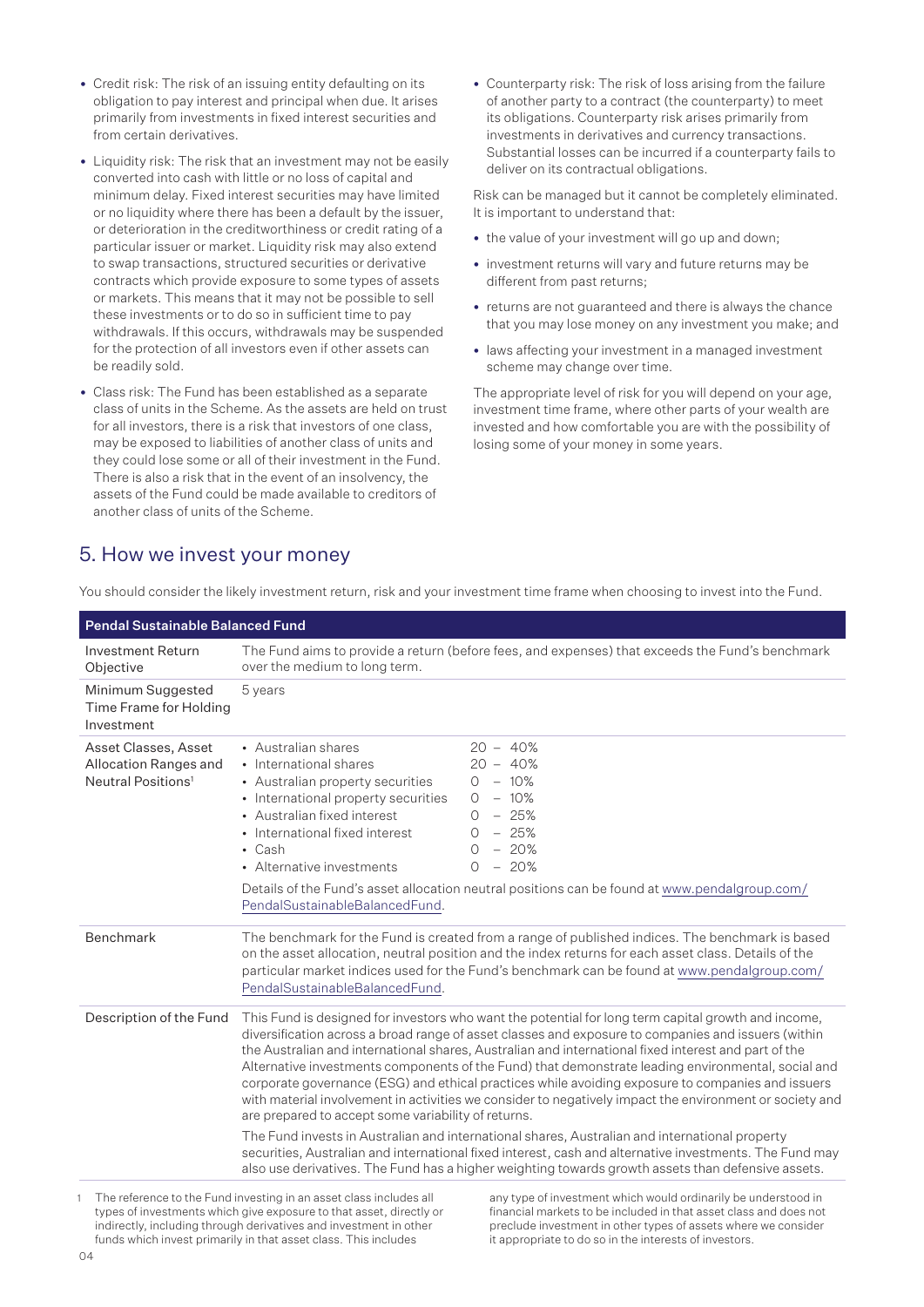Sustainable and ethical investment practices are incorporated into the Australian and international shares, Australian and international fixed interest and part of the Alternative investments components of the Fund. All other investments by the Fund are not assessed for sustainable and ethical investment practices. We actively seek exposure to securities and industries that demonstrate leading ESG and ethical practices and exclude companies not meeting the investable criteria.

The sustainability and ethical criteria employed includes factors such as:

- environmental issues,
- social practices,
- corporate governance, and
- ethical practices.

The Fund will not invest in companies or issuers directly involved in either of the following activities:

- tobacco production; or
- controversial weapons manufacture (such as cluster munitions, landmines, biological or chemical weapons, depleted uranium weapons, blinding laser weapons, incendiary weapons, and/or non-detectable fragments).

The Fund will also not invest in companies or issuers directly involved in any of the following activities, where such activities account for 10% or more of a company's or issuer's total revenue:

- the production of alcohol:
- manufacture or provision of gaming facilities;
- manufacture of non-controversial weapons or armaments;
- manufacture or distribution of pornography;
- direct mining of uranium for the purpose of weapons manufacturing; or
- extraction of thermal coal and oil sands production.

Pendal actively engages with the management of the companies and issuers we invest in to manage risk, effect change and realise potential value over the long term.

The assets of the Fund are managed by Pendal together with a number of leading investment managers, such as AQR for a portion of international shares and AEW for international property securities. Pendal manages the asset allocation of the Fund. Pendal may implement asset allocation decisions away from the neutral position within the specified minimum and maximum ranges based on investment views.

Alternative investments refer to a range of investments that do not fall within the four main asset classes of shares, property, fixed interest and cash. They can be based on publicly traded securities like shares, bonds and derivatives, which include hedge funds, absolute return funds and commodity investments. Some alternatives are based on private securities; these include venture capital and private equity. Investment strategies that may be found in some alternative investments include the use of gearing, short selling (selling something you do not own with a view to buying it back later at a lower price), and more extensive use of derivatives.

The Fund has assets that are denominated in foreign currencies. This means that changes to the Australian dollar relative to foreign currencies may affect the value of the assets of the Fund. The international fixed interest and international property securities exposures are fully hedged to the Australian dollar to the extent considered reasonably practicable. Generally, the Fund's international share and alternative investment exposures are partially hedged, though the extent of this may vary over time.

The Fund may use derivatives to achieve its investment objective and to gain exposure to assets and markets. Derivatives may also be used to reduce risk and can act as a hedge against adverse movements in a particular market and/or in the underlying assets.

| Risk Level <sup>2</sup>                                        | Medium<br>Medium risk of losing money in any year. Likely to produce moderate returns over the medium to<br>long term.                                                                                                                                                                                                                                                                                                                                                                                                                   |  |
|----------------------------------------------------------------|------------------------------------------------------------------------------------------------------------------------------------------------------------------------------------------------------------------------------------------------------------------------------------------------------------------------------------------------------------------------------------------------------------------------------------------------------------------------------------------------------------------------------------------|--|
| <b>Fund Performance</b>                                        | For up-to-date information on the performance of the Fund, including performance history, please<br>visit www.pendalgroup.com, click on 'Products' and select the Fund.                                                                                                                                                                                                                                                                                                                                                                  |  |
| Labour, Environmental,<br>Social and Ethical<br>Considerations | Our 'sustainable' investment approach takes labour standards, environmental, social and ethical<br>considerations into account when selecting, retaining or realising the Fund's investments in<br>Australian and international shares, Australian and international fixed interest and part of the<br>Alternative investments components of the Fund.<br>You should read the important information about the 'Labour, environmental, social<br>and ethical considerations' before making a decision. Go to section 3 of the 'Additional |  |
|                                                                | Information to the Product Disclosure Statement' at www.pendalgroup.com/Pendal<br>SustainableBalancedFundR-PDS.                                                                                                                                                                                                                                                                                                                                                                                                                          |  |
| Changes to Fund<br><b>Details</b>                              | We have the right to close or terminate the Fund and change the Fund's investment return objective<br>(including benchmark), asset classes, asset allocation ranges and neutral positions and currency<br>strategy (if any), without prior notice in some cases. We will inform investors of any material change<br>to the Fund's details in their next regular communication or as otherwise required by law.                                                                                                                           |  |
|                                                                |                                                                                                                                                                                                                                                                                                                                                                                                                                                                                                                                          |  |

2 The risk level is not a complete assessment of all forms of investment risk for instance, it does not detail what the size of a negative return could be or the potential for a positive return to be less than the return an investor may require to meet their objectives.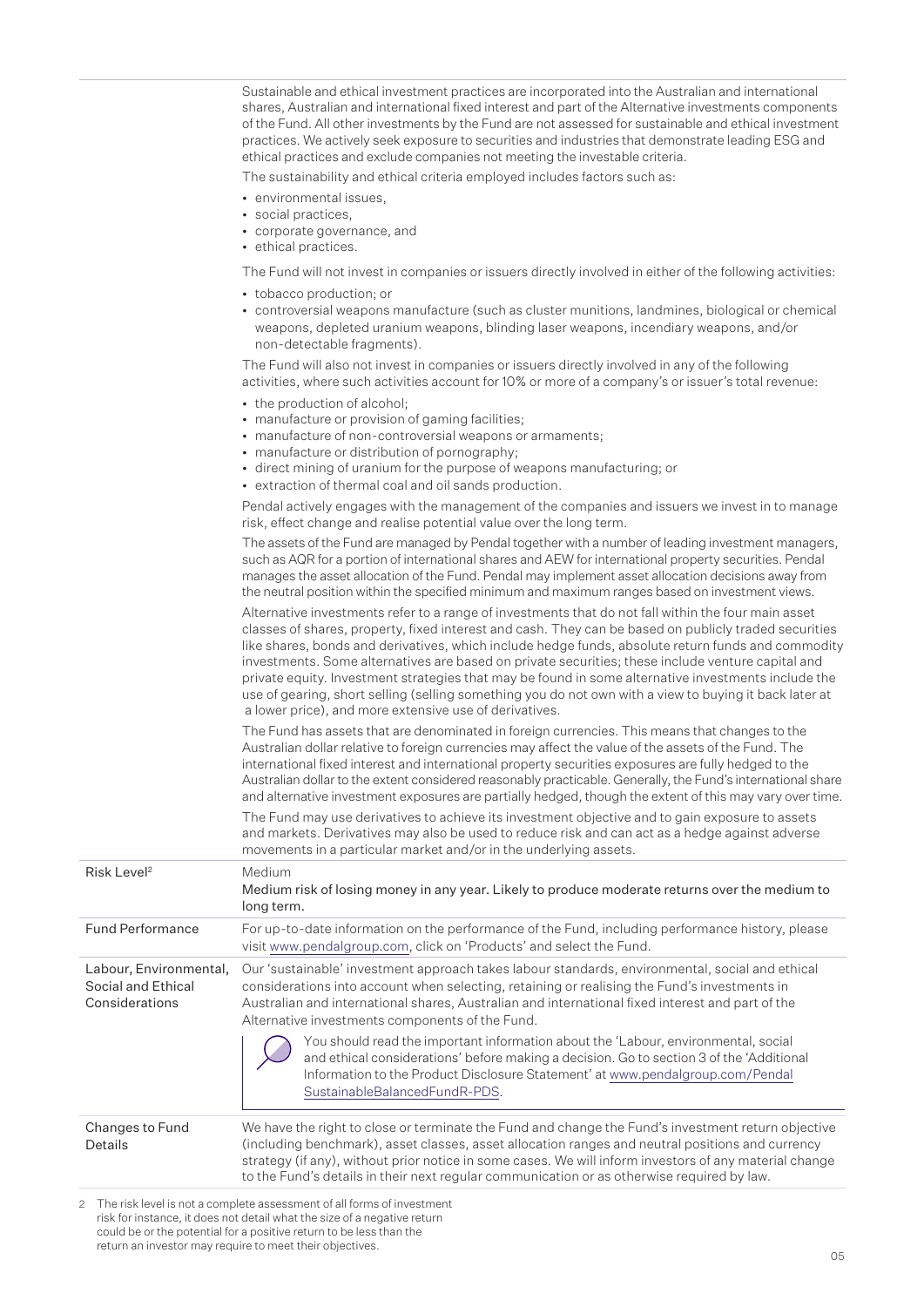### 6. Fees and costs

### DID YOU KNOW?

Small differences in both investment performance and fees and costs can have a substantial impact on your long term returns. For example, total annual fees and costs of 2% of your account balance rather than 1% could reduce your final return by up to 20% over a 30-year period (for example, reduce it from \$100,000 to \$80,000).

You should consider whether features such as superior investment performance or the provision of better member services justify higher fees and costs.

You may be able to negotiate to pay lower contribution fees and management costs where applicable. Ask the fund

or your financial adviser.

### TO FIND OUT MORE

If you would like to find out more, or see the impact of the fees based on your own circumstances, the Australian Securities and Investments Commission (ASIC) website (www.moneysmart.gov.au) has a managed funds fee calculator to help you check out different fee options.

This section shows fees and other costs that you may be charged for the Fund. The fees and costs may be deducted from your money, from the returns on your investment or from the assets of the Fund as a whole.

Taxes are set out in another part of this document.

You should read all of the information about fees and costs because it is important to understand their impact on your investment. You can also use this information to compare the fees and costs with those of other investment funds.

| Type of Fee or Costs <sup>3</sup>                                         | <b>Amount</b>                                                                     |            |
|---------------------------------------------------------------------------|-----------------------------------------------------------------------------------|------------|
| Fees when your money moves in or out of the Fund                          |                                                                                   |            |
| Establishment fee<br>The fee to open your investment                      | Nil                                                                               |            |
| Contribution fee<br>The fee on each amount contributed to your investment | Nil                                                                               |            |
| Withdrawal fee<br>The fee on each amount you take out of your investment  | Nil                                                                               |            |
| Exit fee<br>The fee to close your investment                              | Nil                                                                               |            |
| <b>Management costs</b>                                                   |                                                                                   |            |
| The fees and costs for managing your investment                           | At the date of this PDS, management costs consist<br>of the following components: |            |
|                                                                           | Issuer fee                                                                        | $0.80%$ pa |
|                                                                           | Estimated expense recoveries <sup>4</sup>                                         | Nil        |
|                                                                           | Estimated indirect costs <sup>5</sup>                                             | Nil        |
|                                                                           | Estimated total management costs <sup>6</sup>                                     | $0.80%$ pa |

### Example of annual fees and costs for the Fund

This table gives an example of how the fees and costs for the Fund can affect your investment over a one-year period. You should use this table to compare this product with other managed investment products.

### Example – Balance of \$50,000 with a contribution of \$5,000 during the year<sup>7</sup>

| Contribution fees                                                                                                                | Nil                                                                |   | For every additional \$5,000 you invest you will not be<br>charged any contribution fee.                                                                                               |
|----------------------------------------------------------------------------------------------------------------------------------|--------------------------------------------------------------------|---|----------------------------------------------------------------------------------------------------------------------------------------------------------------------------------------|
| Plus<br>Management costs                                                                                                         | Estimated total management costs<br>$$50,000 \times 0.80\% = $400$ |   | And, for every \$50,000 you have in the Fund, you will be<br>charged \$400 each year.                                                                                                  |
| Equals<br>Cost of Fund                                                                                                           |                                                                    |   | If you had an investment of \$50,000 at the beginning of<br>the year and you invest an additional \$5,000 during that<br>year, you would be charged fees and incur costs of:<br>\$4008 |
|                                                                                                                                  |                                                                    |   | What it costs you will depend on the fees you negotiate.                                                                                                                               |
| 3 Fees in this PDS can be individually negotiated if you are a<br>wholesale client under the Corporations Act.                   |                                                                    |   | a fee or retained by us. Refer to 'Additional explanation of fees and<br>costs' for more information.                                                                                  |
| 4 At the date of this PDS, we pay recoverable expenses (if any,<br>excluding any GST payable on our fees) out of our issuer fee. |                                                                    | 6 | The actual total management costs may vary from this estimate.<br>This example assumes the \$5,000 contribution occurs at the end                                                      |

excluding any GST payable on our fees) out of our issuer fee. However, if we decide to deduct expenses in addition to the issuer fee in the future, we will give you 30 days written notice.

5 This is an estimate of the Fund's indirect costs for the last financial year and includes performance related fees of nil. Indirect costs are reflected in the unit price of the Fund and are not charged to you as

8 Additional fees may apply. Please note that this example does not capture all the fees and costs that may apply to you such as the buy-sell spread.

the \$50,000 balance only.

of the first year, therefore management costs are calculated using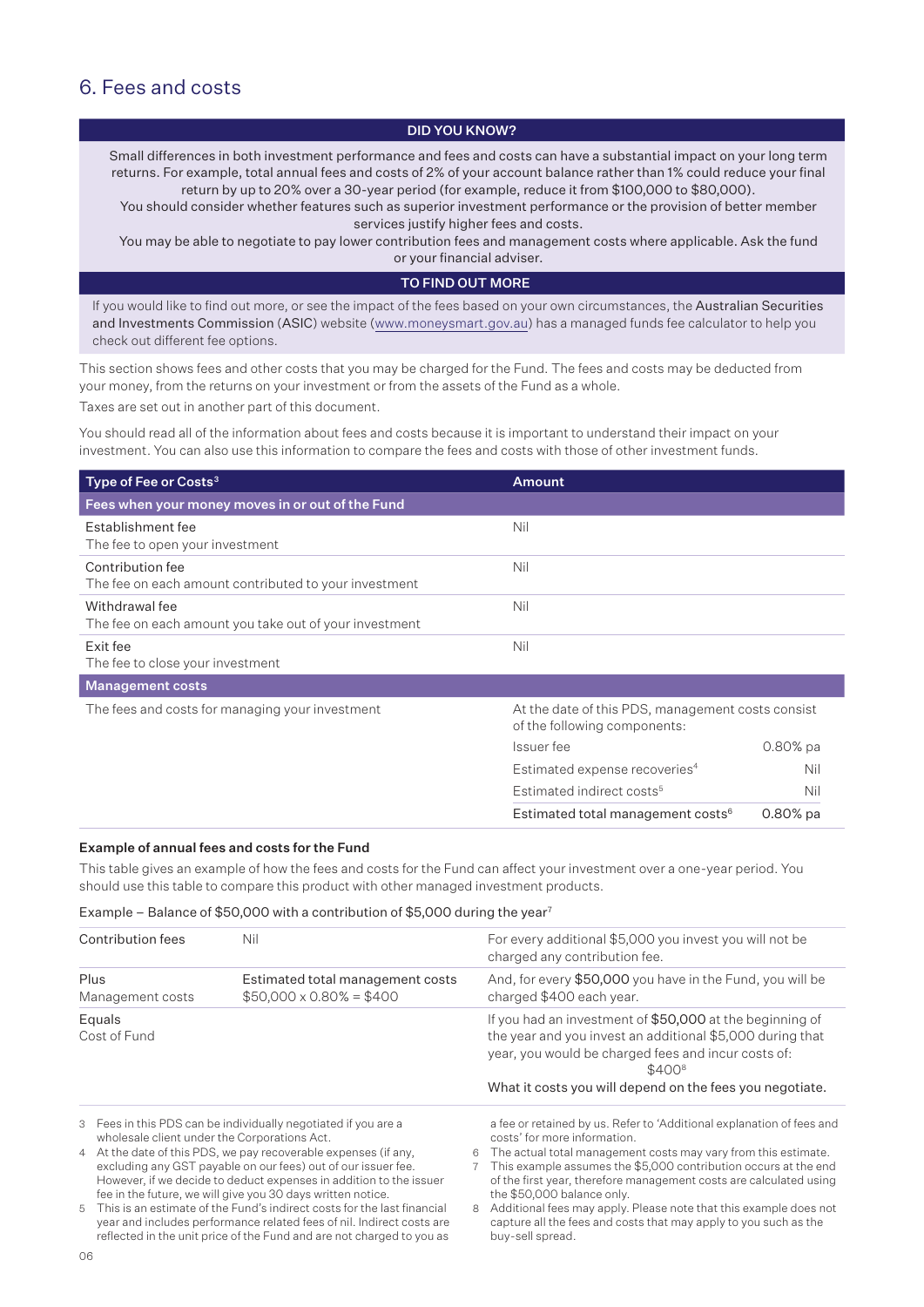### **Additional explanation of fees and costs**

### Management costs

Management costs are made up of the issuer fee and any expense recoveries and indirect costs. Unless otherwise stated, all fees quoted in the PDS are quoted on a GST inclusive basis and net of any applicable Reduced Input Tax Credits (RITCs).

### Issuer fee

The issuer fee is the fee we charge for overseeing the operations of the Fund and managing the assets of the Fund. If we increase the issuer fee, we will give you 30 days' written notice.

### Expense recoveries

We are also entitled to be reimbursed for expenses we incur in the proper performance of our duties and in connection with the day-to-day operation of the Fund. At the date of this PDS, we pay these recoverable expenses (excluding any GST payable on our fees) out of our issuer fee. However, if we decide to deduct expenses in addition to the issuer fee in the future, we will give you 30 days' written notice.

### Indirect costs

Indirect costs are certain costs which we reasonably estimate have reduced, directly or indirectly, the Fund's return. Indirect costs may include underlying investment manager fees and costs, performance related fees and certain derivative costs. These are reflected in the unit price of the Fund and are not charged to you as a fee or retained by us.

Performance related fees are fees paid to underlying investment managers and are generally based on a percentage by which the underlying investment manager exceeds an agreed performance hurdle.

The indirect costs estimate in the fees and costs table is based on information available to us as at the date of this PDS and represents the indirect costs for the last financial year. This information may change from year to year and prior notice will not ordinarily be provided. For the latest indirect costs, please visit www.pendalgroup.com, click on 'Products', and refer to the 'Fees and Costs' document under 'Important Information'.

### Transactional and operational costs

Transactional and operational costs such as brokerage, bidoffer spreads on securities traded, settlement costs, clearing costs and government charges may be incurred by the Fund as a result of changes in the Fund's investment portfolio either in relation to implementing the Fund's investment strategy or investors entering or exiting the Fund.

### Buy-sell spread

The buy-sell spread is an additional cost to you and is generally incurred whenever you invest in the Fund. The buy-sell spread is retained by the Fund (it is not a fee paid to us) and represents a contribution to the transaction costs incurred by the Fund such as brokerage and stamp duty, when the Fund is purchasing and selling assets. There is no buy-sell spread on distributions that are reinvested. A buysell spread may be incurred if you switch your investment between different classes of units in the Scheme.

The current total buy-sell spread is 0.28% of the amount that you invest, represented as the difference between the entry and exit price. A buy spread of 0.14% is applied on each application and a sell spread of 0.14% is applied on each withdrawal. For example, if you invested \$50,000 in the

Fund the cost of your buy spread would be \$70, and the cost of your sell spread on withdrawing \$50,000 from the Fund would be \$70.

We may vary the buy-sell spread from time to time and prior notice will not ordinarily be provided. For current buy-sell spread information, visit www.pendalgroup.com, click on 'Products' and select the Scheme.

### Other fees and costs

These may include additional fees and costs that apply to investors accessing the Fund indirectly through a master trust or wrap account.

Fees may also be paid to financial advisers and we may make payments to master trusts or wrap account operators out of the fees we receive. Government fees, duties and bank charges may also apply to investments and withdrawals.



You should read the important information about 'Additional information about fees and costs' before making a decision. Go to section 4 of the 'Additional Information to the Product Disclosure Statement' at [www.pendalgroup.com/Pendal](www.pendalgroup.com/PendalSustainableBalancedFundR-PDS) [SustainableBalancedFundR-PDS.](www.pendalgroup.com/PendalSustainableBalancedFundR-PDS)

### 7. How managed investment schemes are taxed

Investing in a managed investment scheme is likely to have tax consequences. Managed investment schemes generally do not pay the tax liability on behalf of investors. However, we may be required to withhold tax from each distribution at the relevant withholding tax rates under certain circumstances. As an investor, you will generally be subject to tax on your share of any taxable income and net realised capital gains generated by the Scheme.

Because the Australian taxation system is complex and different investors have different circumstances, you should seek professional tax advice before investing in the Fund.



You should read the important information about 'How managed investment schemes are taxed' before making a decision. Go to section 5 of the 'Additional Information to the Product Disclosure Statement' at [www.pendalgroup.](www.pendalgroup.com/PendalSustainableBalancedFundR-PDS) [com/PendalSustainableBalancedFundR-PDS.](www.pendalgroup.com/PendalSustainableBalancedFundR-PDS)